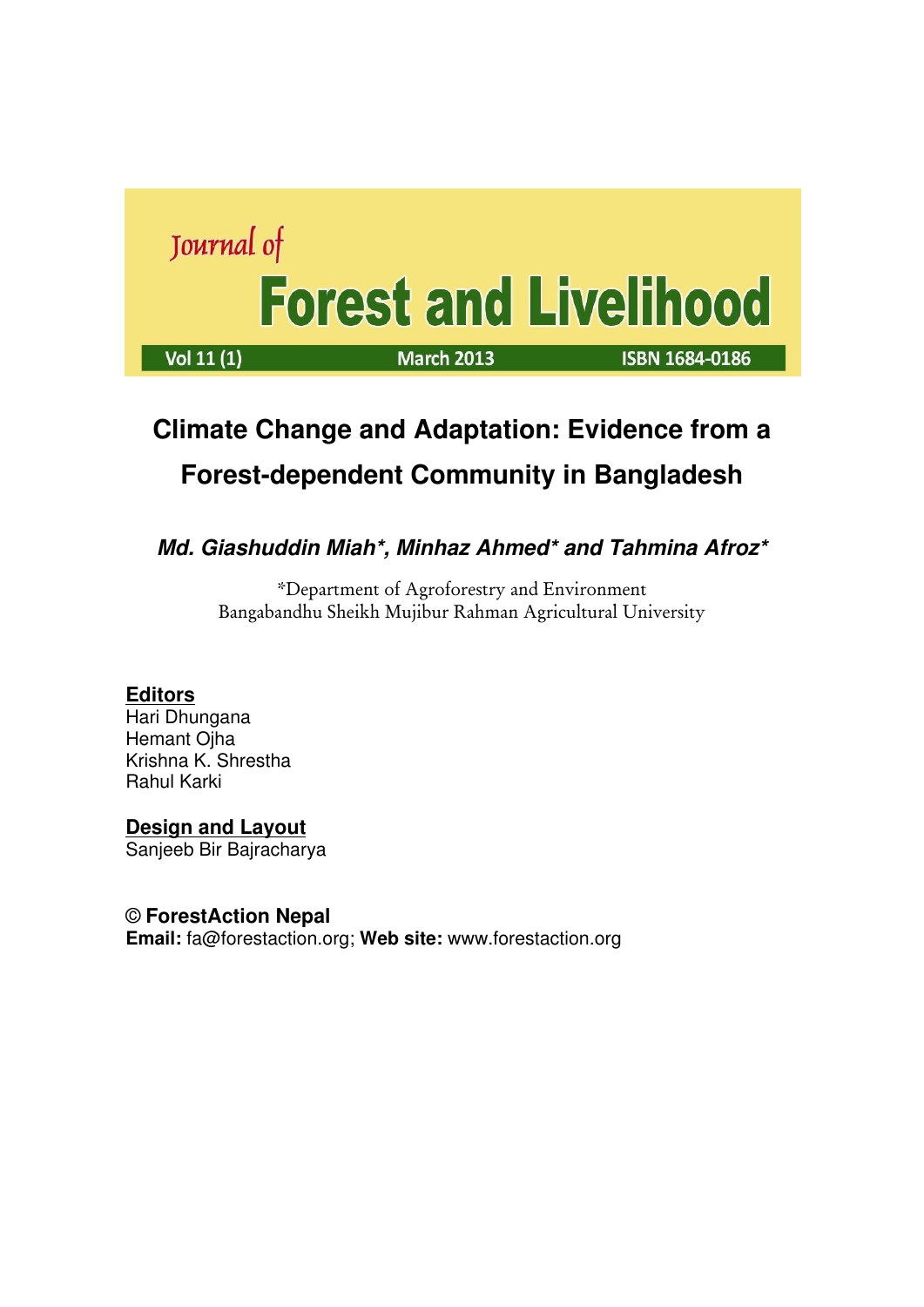## **Climate Change and Adaptation: Evidence from a Forest-dependent Community in Bangladesh**

*Md. Giashuddin Miah\*, Minhaz Ahmed\* and Tahmina Afroz\**

\*Department of Agroforestry and Environment Bangabandhu Sheikh Mujibur Rahman Agricultural University Corresponding author: giash1960@gmail.com

Abstract: Climate change and its effects are widely visible in all sectors, including the scarce forest resources of Bangladesh and the dependent communities. This study was undertaken in the periphery of the National Sal (Shorea robusta) forest under the Tangail District of Bangladesh to understand and document the trend of climate change as well as the adaptation measures for coping with adverse situations that might arise in the future. The study was accomplished through a survey of 50 households and analysis of long-term meteorological database (1961–2010). The results show that forest and forest products have been reduced drastically. The changing trend of climate, along with anthropogenic activities, might have contributed to decrease in the forest resources and livelihood options of the community. A steady increase in maximum and minimum temperatures over time was noted where increment rate per year of maximum and minimum temperatures was 0.017°C and 0.011°C respectively. The minimum temperature during the winter had been slightly decreasing in December–January. An increase of rainfall at the rate of 68.7 mm per decade was estimated. The increase was remarkable during the monsoon months (June–October), while it decreased during winter (November–March) at the rate of 1.17 mm per decade. The results of the analysis of long-term climatic data on temperature and rainfalls have strongly been supported by perceptions and opinions of the community people. They have already adopted several adaptation measures such as changing planting time and using new technologies. Similarly, the government has undertaken several adaptation measures to protect the forest and environment. In the face of challenges of climate change and livelihoods, communities have strongly suggested undertaking some new adaptation measures, such as construction of water reservoirs, strengthening afforestation programmes through community approach, development of pest and disease-resistant varieties, and supply of high quality planting materials for conservation of resources and better livelihoods.

Key words: Forest resource, climatic database, community perception, adaptation measure

#### **INTRODUCTION**

Climate change is increasingly being reported to have significant adverse impacts on almost all sectors, in varying degrees across the world. But the scale of severity of impacts is predicted to be unprecedentedly high in resource-poor countries, including Bangladesh. Bangladesh is frequently cited as one of the countries most vulnerable to climate change because of its disadvantageous geographic location; flat and low-lying topography; high population density; high levels of poverty; reliance of many livelihoods on climate-sensitive sectors, particularly agriculture, forest and fisheries; and inefficient institutional aspects (MoEF 2008). Many of the adverse effects of climate change,

such as sea level rise, higher temperatures, short monsoon with high precipitation, and an increase in cyclone intensity, are placing pressure on the existing resources like agricultural and forestland. Such impacts have already impeded development in Bangladesh, particularly by reducing livelihood opportunities of the population (World Bank 2009).

Forest is historically a scarce resource in Bangladesh, where Sal (Shorea robusta) forest is the third largest forest ecosystem (BFD 2011). This forest is precious and important as it is the only forest in the central part of the country as well as an integral part of the country's natural heritage. It plays a significant role in fulfilling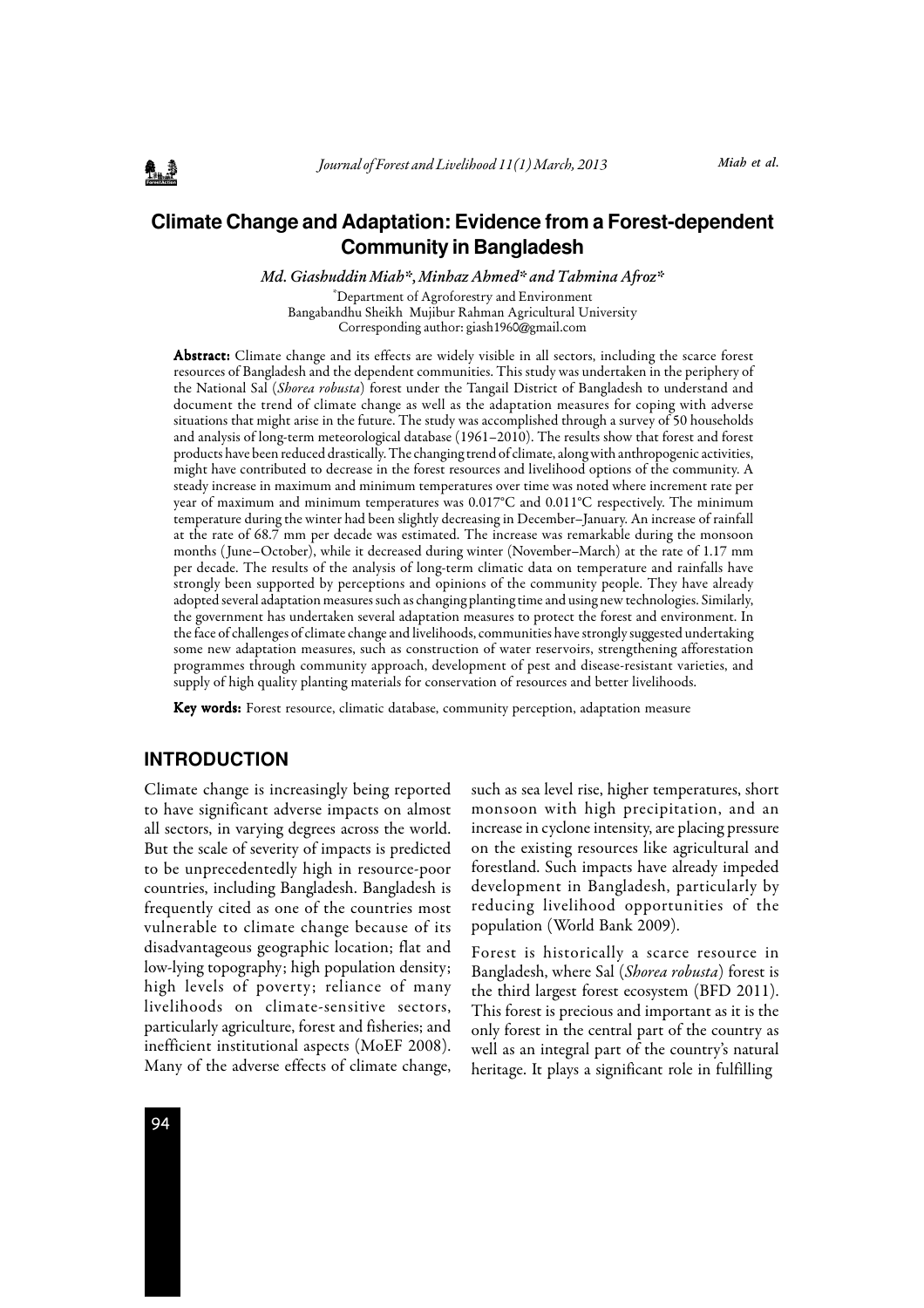the diverse needs of the people, socioeconomic development and environmental stability. Geologically, it is a terrace from 1 to 10 metres above the adjacent floodplains. Sal forest is popularly known as Madhupur Tract (Special Landscape) forest in Bangladesh. As this forest is located in the central part of the country and is free from floods, thousands of people, both ethnic and non-ethnic, have been directly or indirectly dependent on this forest resource. But it has been under severe pressure over the past two decades because of illegal logging, encroachment of land for industrialisation by powerful groups of people and for livelihoods by the poor people living around the forest (BFD 2004). These pressures have already caused significant depletion (about 3% per year) of forest and associated resources. The depletion is likely to become more severe in the near future, especially as the impacts of climate change, as high temperature and prolonged drought, high precipitation in short period of time, high humidity and tornadoes have been occurring frequently (MoEF 2008). Most of the forestland does not have satisfactory tree coverage and its productivity is low (BFD 2004).

1.2

As a result, this forest ecosystem has become more vulnerable (Banglapedia 2006). While the government has taken enormous steps to protect this forest from illegal deforestation and other anthropogenic activities, it is difficult to save it from the impacts of climate change. Local communities have been trying to cope with the changing scenarios with various adaptation programmes based on experience and available knowledge. In view of the importance of climate change, it is necessary to understand how the farming/forest communities are adapting to this changing scenario and what would be the best option to cope with this situation.

## **METHODOLOGY**

The study was conducted in two villages, namely Matonginagar and Joloy under Madhupur Upazila of Tangail District in the vicinity of Sal forest. Out of the total 202 households from two villages, 50 respondents were interviewed through pre-tested schedules in September 2011. Several Focus Group Discussions (FGDs) were held to verify the information and to discuss the important issues. The major parameters included in the study were socio-economic and livelihood parameters, benefits from forest and their changing patterns, perception on climate change and its impacts. These issues were examined through a formal questionnaire survey and close interactions with respondents. The collected information was then verified and updated through FGDs. Elderly and experienced persons of the localities were also consulted. The present changing pattern of resources and the respondents' perceptions on climate change were compared with those drawn at least 10 years ago. Major adaptation measures undertaken by the local community and possible steps to be undertaken to sustain the livelihood were also studied. The long-term meteorological data (1961–2010) were collected from the nearby Meteorology Station and then analysed to identify the climate variability and extreme events and to verify the climate variability and events with farmers' experience and perceptions.

The Standardized Precipitation Index (SPI) calculation for a location based on the long-term precipitation records for a desired time period was carried out. This long-term record was fitted to probability distribution, which was then transformed into a normal distribution (Edwards and McKee 1997). It reflected the number of standard deviations that an observed value deviates from the long-term mean.

$$
SPI = (Xi-X)/6
$$

Where, SPI is Standardized Precipitation Index;  $X_{\alpha}$ ,  $\overline{X}$  and 6 are i<sup>th</sup> year precipitation, long-term mean of precipitation and standard deviation of mean respectively.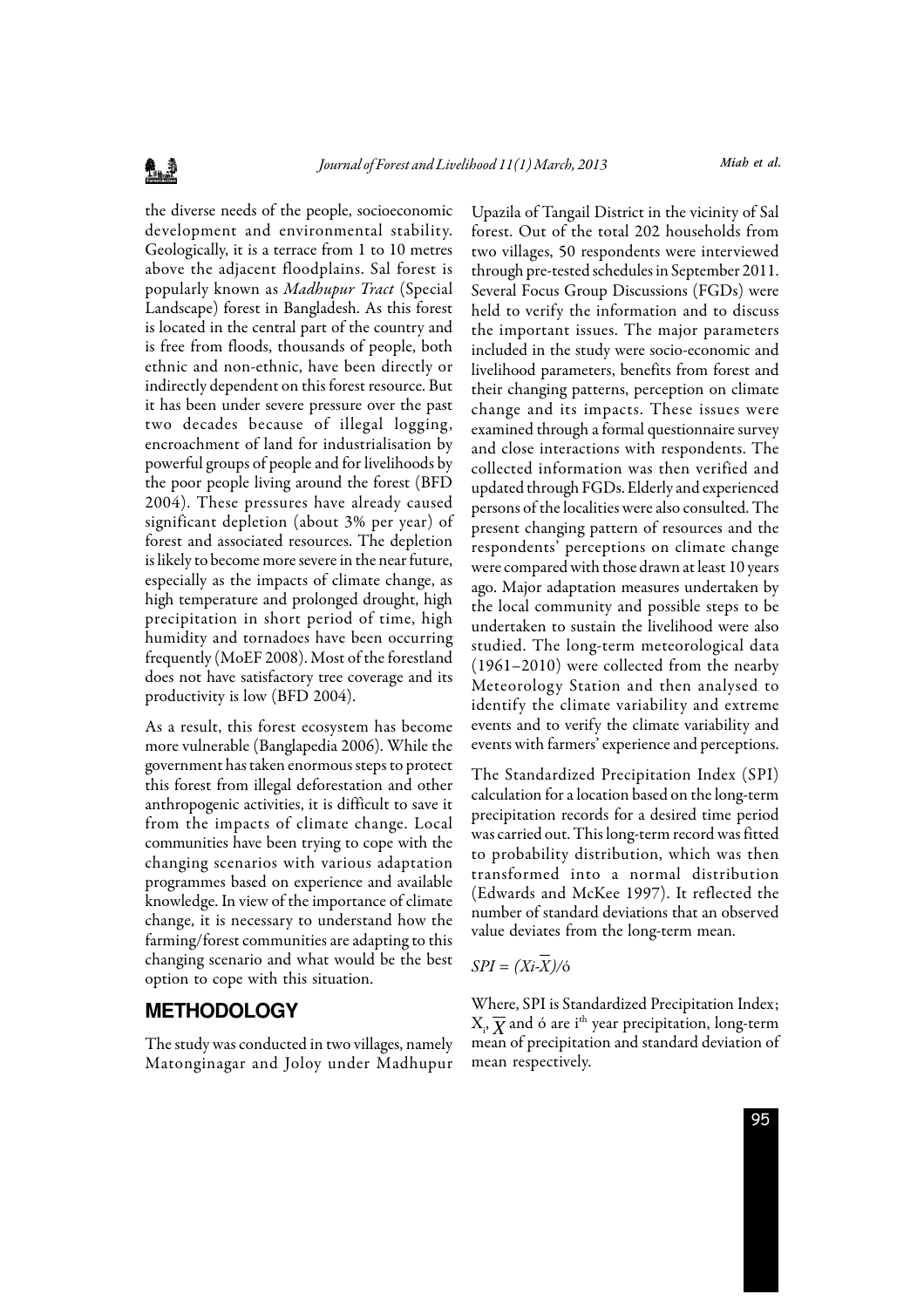### **OVERVIEW OF STUDY SITE**

#### **Demographic and Socio-economic Profiles of the Respondents**

Age: The average age of the respondents was 46.76 years (Table 1); however, the highest proportion of the respondents (40%) belonged to the old age group (> 50 years), closely followed by the middle age group (35–50 years). Majority of the respondents were well experienced as the highest proportion was from the old age group.

Education: The majority of the respondents (74%) had some level of education, while the least number of respondents had no education at all (26%) (Table 1). Among the educated, most had passed the primary level (5 years of schooling), while very small proportion had higher level of education (upto Masters level).

Family size: The average family size of the respondents was 5.86, and ranged from 4 to 15, with a standard deviation of 2.18 (Table 1). The findings also indicated that about half (54%) of the respondents had medium-sized family (5–8 members), whereas 34 percent and 12 percent of the respondents had small (< 5 members) and large size (> 8 members) families respectively. The overall findings indicated that the family size in the study area was higher than the national average family size of 4.50 (BBS 2011). This might be due to the joint family system in the community visited for the study purpose.

Farm size: The majority of the respondents were small farm holders (landless to small land holders). They represented 60 percent of the respondents, while the medium and large holders together accounted for 40 percent. The average farm size was 0.56 ha per family, which is lower than the national average of 0.67 ha (Krishi Dairy 2012).

| Character                        | Category                  | Respondents' Opinion |                |       |                       |
|----------------------------------|---------------------------|----------------------|----------------|-------|-----------------------|
| (unit)                           |                           | Frequency   Percent  |                | Mean  | Standard<br>Deviation |
| Age                              | Young aged (up to 35)     | 11                   | 22             |       |                       |
| (Actual year)                    | Middle aged (35-50)       | 19                   | 38             | 46.76 | 0.76                  |
|                                  | Old (> 50)                | 20                   | 40             |       |                       |
|                                  | Illiterate (No schooling) | 13                   | 26             |       |                       |
| Education<br>(Year of schooling) | Primary $(1-5)$           | 28                   | 56             |       | 1.71                  |
|                                  | Secondary (6-10)          | 7                    | 14             |       |                       |
|                                  | Higher $(>10)$            | $\overline{2}$       | $\overline{4}$ |       |                       |
|                                  | Small family $(<5)$       | 17                   | 34             |       |                       |
| Family size                      | Medium family (5-8)       | 27                   | 54             | 5.86  | 2.18                  |
| (Number)                         | Large family $( > 8)$     | 6                    | 12             |       |                       |
|                                  | Landless $(< 0.02$ ha)    | 3                    | 6              |       |                       |
| Farm size(ha)                    | Marginal (0.02-0.2 ha)    | $\overline{4}$       | 8              | 0.56  | 0.22                  |
|                                  | Small (0.2-1.0 ha)        | 23                   | 46             |       |                       |
|                                  | Medium (1.0-3.0 ha)       | 15                   | 30             |       |                       |
|                                  | Large $(>3.0 \text{ ha})$ | 5                    | 10             |       |                       |

Table 1 : Socio-economic and demographic profile of the respondents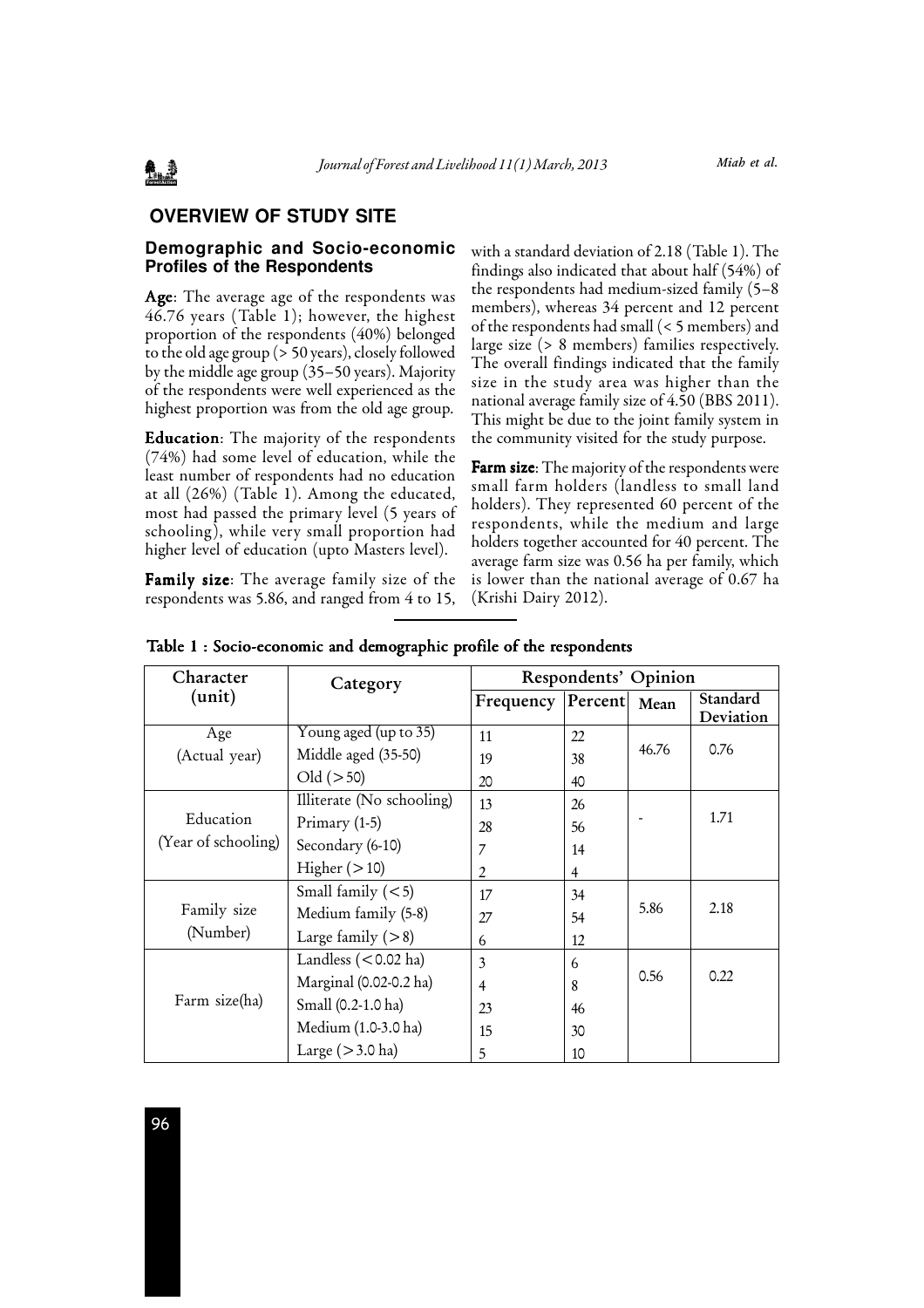Income level of the respondents: The income level of the respondents was categorized into four groups based on their monthly income (expressed in Bangladesh Taka) (Table 2). The majority of the respondents were extreme poor (10.75%) and poor (79.10%), while fewer respondents had medium income (5.65%) to high income (4.50%).

#### Table 2. Monthly income of respondents in the study area

| Income<br>level  | Income       | Respondents' |
|------------------|--------------|--------------|
|                  | group        | opinion (%)  |
| (BDT Tk)         |              |              |
| $<\frac{1}{999}$ | Extreme poor | 10.75        |
| 2,000-4,999      | Poor         | 79.10        |
| 5,000-7,999      | Medium       | 5.65         |
| > 8,000          | Rich         | 4.50         |

BDT Tk = Bangladesh Taka

Primary occupation of the respondents: The majority of the respondents were dependent on natural forest (55%), followed by farming (16%) and working as daily wage labour (9%). The other minor occupations were business and government and non-government services (Figure 1).



**Fig. 1 : Primary occupations of the households in the study area**

Micro-credit facility: A good number of microcredit facilities were found in the study area. Among them, non-government organizations (NGOs) were observed to be more active than government organizations. Different NGOs provided micro-credit to the local people for small businesses, farming, livestock rearing, fish culture, poultry and other alternative incomegenerating activities. But interest rate was high. Government entities, such as banks, also provided loans. However access of poor households to those institution was limited. Similarly some NGOs also provided loans to resource-poor women.

## **CLIMATE CHANGE: TRENDS AND PERCEPTIONS**

Climate change, particularly in terms of temperature and rainfall, in the study area was examined through analysis of long-term meteorological database and perceptions of local respondents.

Evidence from database: The evidence of climate change over time was documented through analysis of long-term (1961–2010) climatic data of monthly temperature and rainfall to find out the trend in the changes.

Trend of temperature: The long-term temperature data showed a steady increase of both maximum and minimum temperatures over time (Fig. 2 and 3). The increase in maximum temperature was more distinct than minimum temperature, while increment rate of maximum and minimum temperatures per year was 0.017 and 0.011°C respectively. It was observed that the minimum temperature during winter season had been slightly decreasing (December– January), while it exhibited an increasing trend in the remaining months of the year. These changes in temperature indicated that the study location was gradually becoming warmer in all seasons. These changes might have influenced the pest and disease infestation, as well as productivity of vegetation, both trees and crops, of the locality (Ahmed 2011).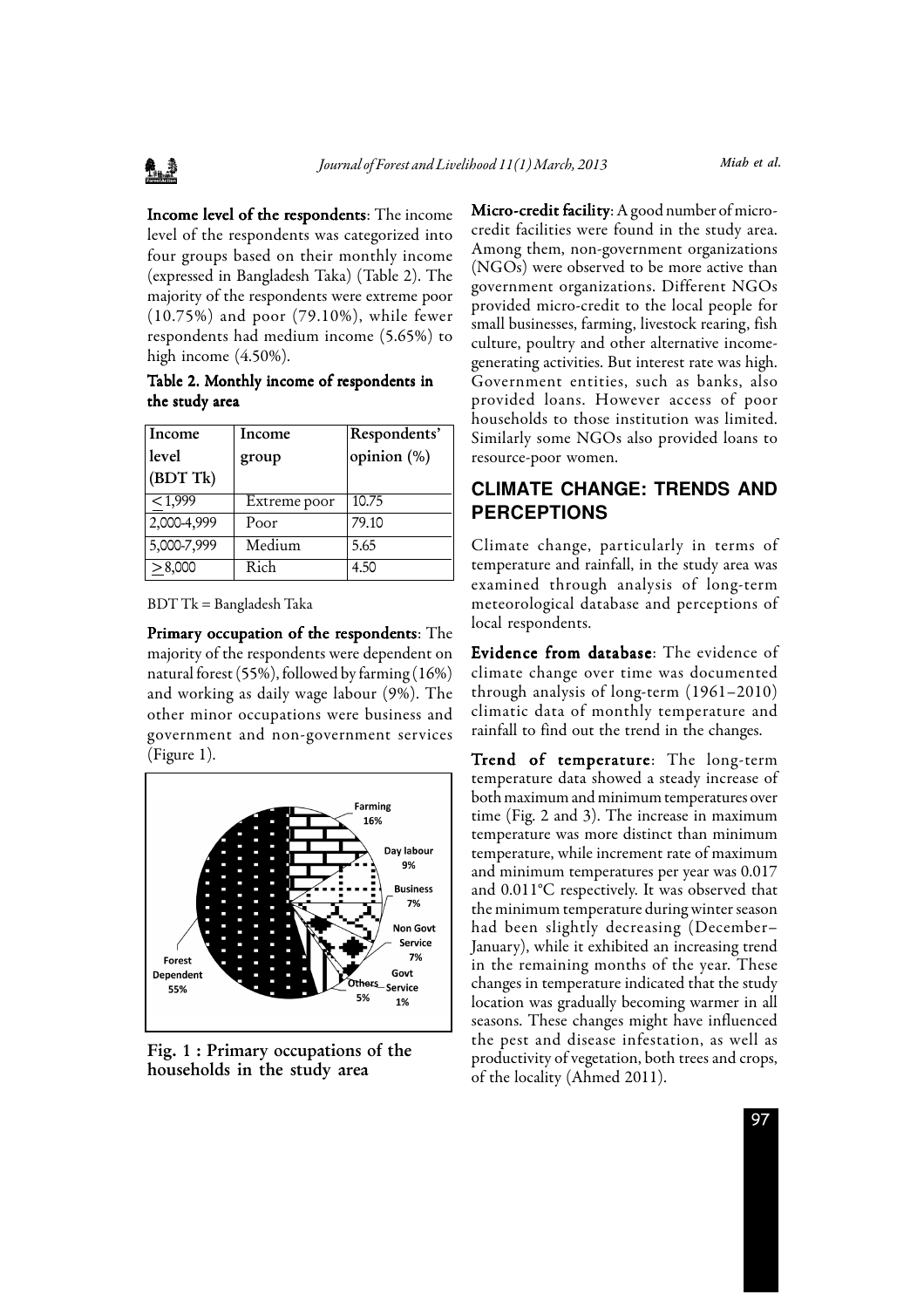

Fig. 2 : Long-term (1961-2010) trend of maximum temperature in the study area



Fig. 3 : Long-term (1961-2010) trend of minimum temperature in the study area

Trend of rainfall and frequency of SPI: The analysis of long-term rainfall database reflected that the change of rainfall pattern was not definite over seasons. The trend of annual rainfall indicated an increasing pattern in the study area (Fig. 4), and the increment rate was  $(2.7 \times 10^{-14} \text{ J})$ 68.7 mm per decade. However, it also showed that the increase of mean monthly rainfall was remarkable during monsoon months (June– October) in the recent decade (2001–2010) compared to first ten years (1961–1970), while **d**<br>sis<br>th<br>nit اب<br>۱۰ nd of rair **l o**<br>is<br>ite indic  $\overline{2}$ . ysi<br>ct<br>ni<br>fal

a decreasing trend during winter (dry) season (November–March) was observed (Fig. 5). The  $m$ onsoon rainfall increased by 56.4  $\,$ mm in the  $\,$ recent decade compared to the base decade, while it decreased by 1.17 mm during dry season. Decreasing trend of winter season rainfall is associated with higher rate of increase in minimum temperature (Wang et al. 2009), which might have hampered the growth of vegetation.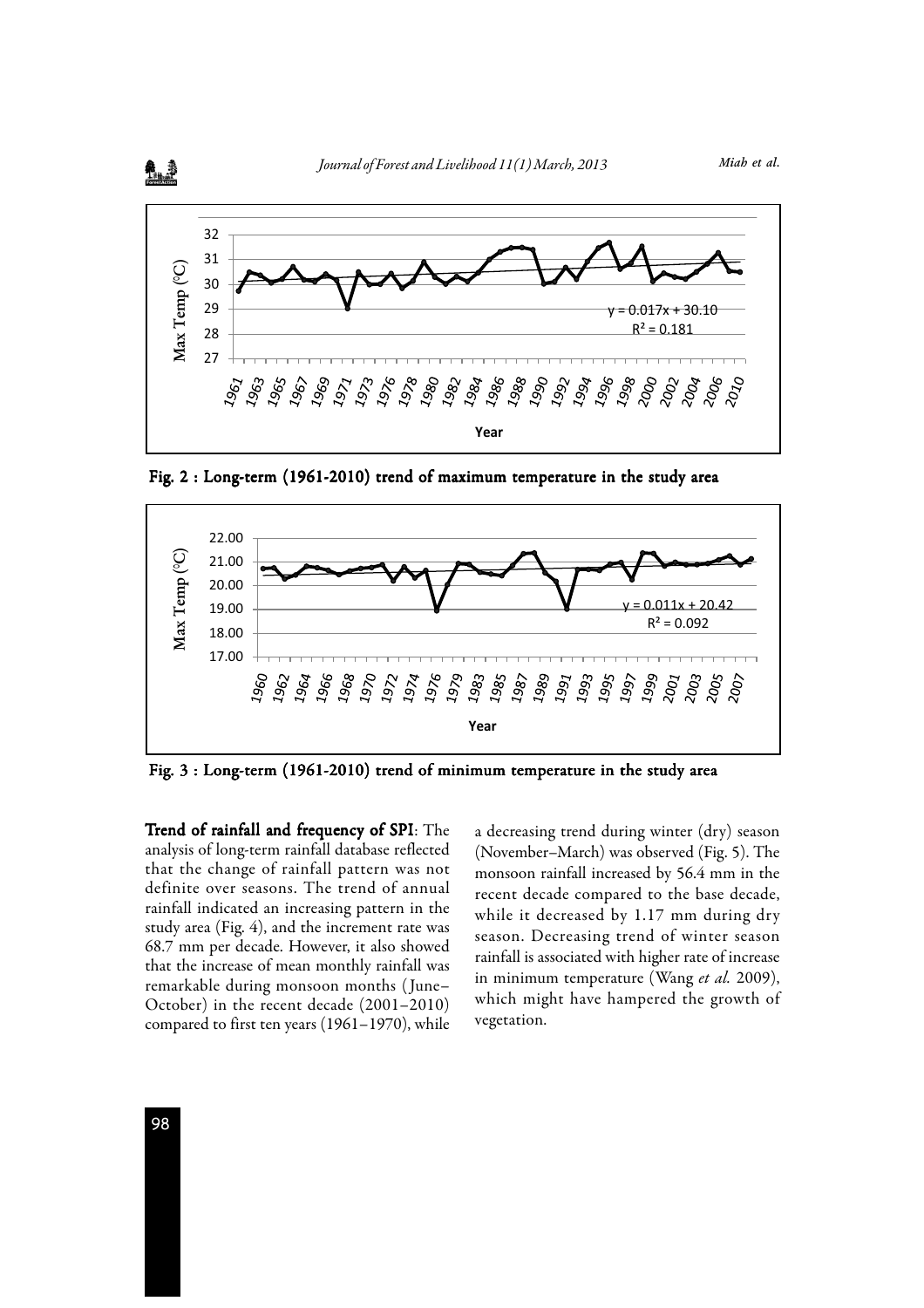









**F**ig. 5 : Seasonal variations of rainfall in the study area over time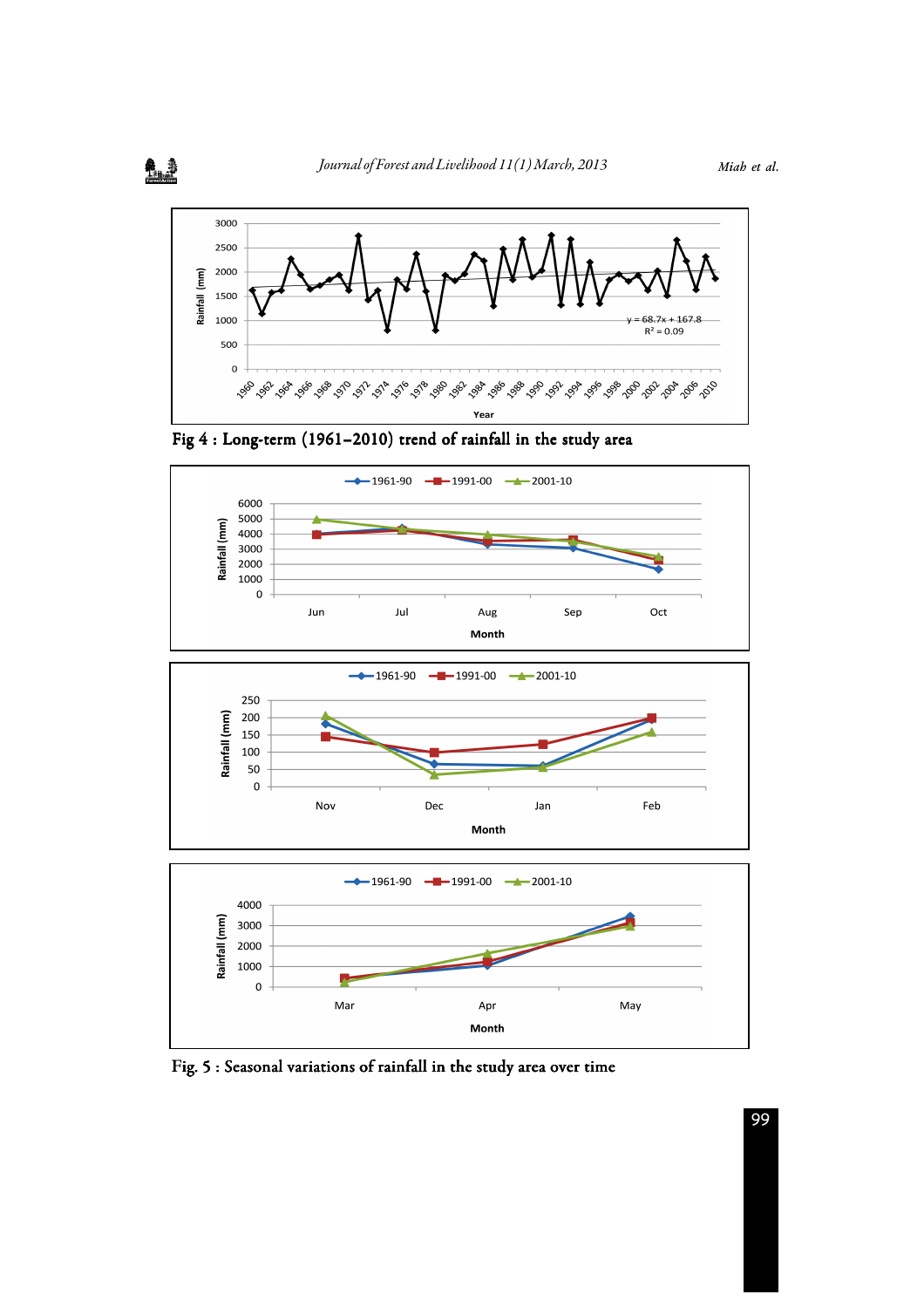The annual drought and wet frequency corresponding to SPI in the study area is shown in Fig. 6. The results showed that the drought frequency was dominant in recent years and the SPI values crossed the normal level  $(-0.5 \text{ to } +0.5)$ 

▙ै

in most of the years. Subash and Mohan (2011) reports wide year-to-year variation in the monthly distribution of rainfall in the Indo-Gangetic region.



Fig. 6 : Long-term (1960-2009) annual (SPI) in the study area, indicating frequency of dry and wet conditions

Increase in monsoon rainfall was thought to be responsible for flash flood, resulting in the loss of vegetation, while decrease in winter rainfall might result in prolonged droughts, which consequently might cause stunted growth of vegetation and obstruct sowing of winter crops. Deforestation might have accelerated the processes. Moreover, seasonal variations in weather parameters might have also increased the disease, insect and pest incidence in trees and crops as well as other vegetation (Ahmed 2011). A warmer climate with uncertain winter rainfall is likely to affect not only agricultural crops or forests but also other sectors, such as health and water.

Evidence from community perception: The community's perceptions on the change of local climate and their impacts over time (10– 15 years ago) indicated that (Table 3), they were almost similar to the evidence of climate change recorded from the meteorological database. Regarding the change of summer temperature over time, majority of the

respondents (98%) expressed their opinion that summer temperature had increased, which was very consistent with the change of maximum temperature of meteorological database. Forty-four percent of the respondents said that the change of winter temperature over time had decreased. This statement was consistent with the change of minimum temperature of long-term database. But the overall trend of minimum temperature had increased, whereas it decreased during December–January. The majority of the respondents (64%) stated that rainfall intensity had increased over time, which was consistent with the meteorological evidence, while, in the opinion of 72 percent of the respondents, rainfall frequency had decreased. Though there was no evidence on frequency of rainfall, this was confirmed by the community during FGDs. A majority of the respondents expressed that drought length and severity (54%) and drought frequency (56%) had increased over time, which were consistent with the current climatic events.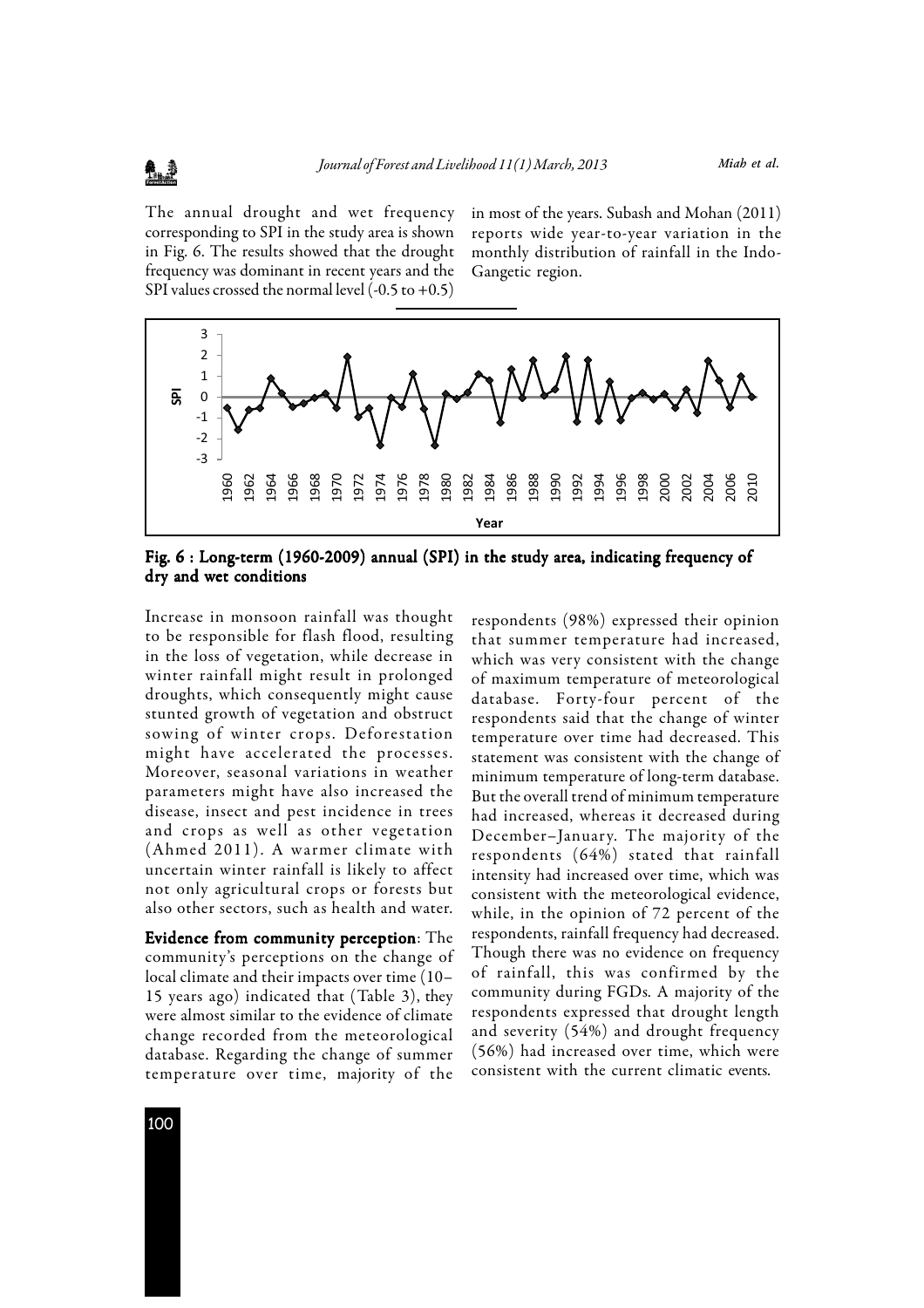In case of other studied climatic events, the respondents could not place responsive opinion, except on cloudy weather, which had increased over time, as indicated by majority of the respondents.

4. }

However, both meteorological database and community perception strongly supported the change of climate over time and increasing trend of its impacts. This location-specific information is also consistent with the national database (MoEF 2008).

| Climatic parameter                | Respondents' perception                      |                     |                |                |       |
|-----------------------------------|----------------------------------------------|---------------------|----------------|----------------|-------|
|                                   | (Respondent opinion expressed as percentage) |                     |                |                |       |
|                                   |                                              | Increased Decreased | <b>No</b>      | N <sub>0</sub> | Total |
|                                   |                                              |                     | change         | idea           |       |
| Temperature (Summer season)       | 98                                           | 0                   | $\Omega$       | $\mathfrak{D}$ | 100   |
| Temperature (Winter season)       | 34                                           | 44                  | 14             | 8              | 100   |
| Rainfall intensity                | 64                                           | 24                  | $\overline{2}$ | 10             | 100   |
| Rainfall frequency                | 18                                           | 72                  | $\overline{2}$ | 8              | 100   |
| Drought length and severity       | 54                                           | 8                   | 14             | 24             | 100   |
| Drought frequency                 | 56                                           | $\overline{4}$      | 16             | 24             | 100   |
| Hailstorm amount and severity     | 0                                            | 28                  | 18             | 54             | 100   |
| Frost/dew intensity and severity  | 14                                           | 26                  | 26             | 34             | 100   |
| Cold spell-intensity and severity | 24                                           | 10                  | 24             | 42             | 100   |
| (March-April)                     |                                              |                     |                |                |       |
| Cold spell-intensity and severity | 14                                           | 16                  | 22             | 48             | 100   |
| (September-October)               |                                              |                     |                |                |       |
| Cloudy weather                    | 44                                           | 26                  | 12             | 18             | 100   |

| Table 3 : Respondents' perception on climate change over time in the study area |  |  |  |  |
|---------------------------------------------------------------------------------|--|--|--|--|
|                                                                                 |  |  |  |  |

#### **CHANGES IN FOREST RESOURCES STATUS**

Forest resource: Historically, the respondents have been highly dependent on forest resources. The dominant forest species in this forest ecosystem was Sal (Shorea robusta), followed by Bohera (Terminalia bellerica), Horitioki (Terminalia chebula) and Amloki (Emblica officinalis). These abundance of species has decreased severely as reported by 100 percent of the respondents. Over-exploitation of resources, along with illegal felling and climate change, was reported as the main reasons for decrease in

indigenous forest species. On the contrary, some exotic forest species, such as Akasmoni (Acacia auriculiformis), Eucalyptus (Eucalyptus camaldulensis), Mahogony (Swietenia macrophylla), were reported to have increased by 40 to 76 percent of the respondents (Table 4). The increased trend of exotic species plantation was due to their quick growth and relatively high adaptive capacity even during the extreme climate events.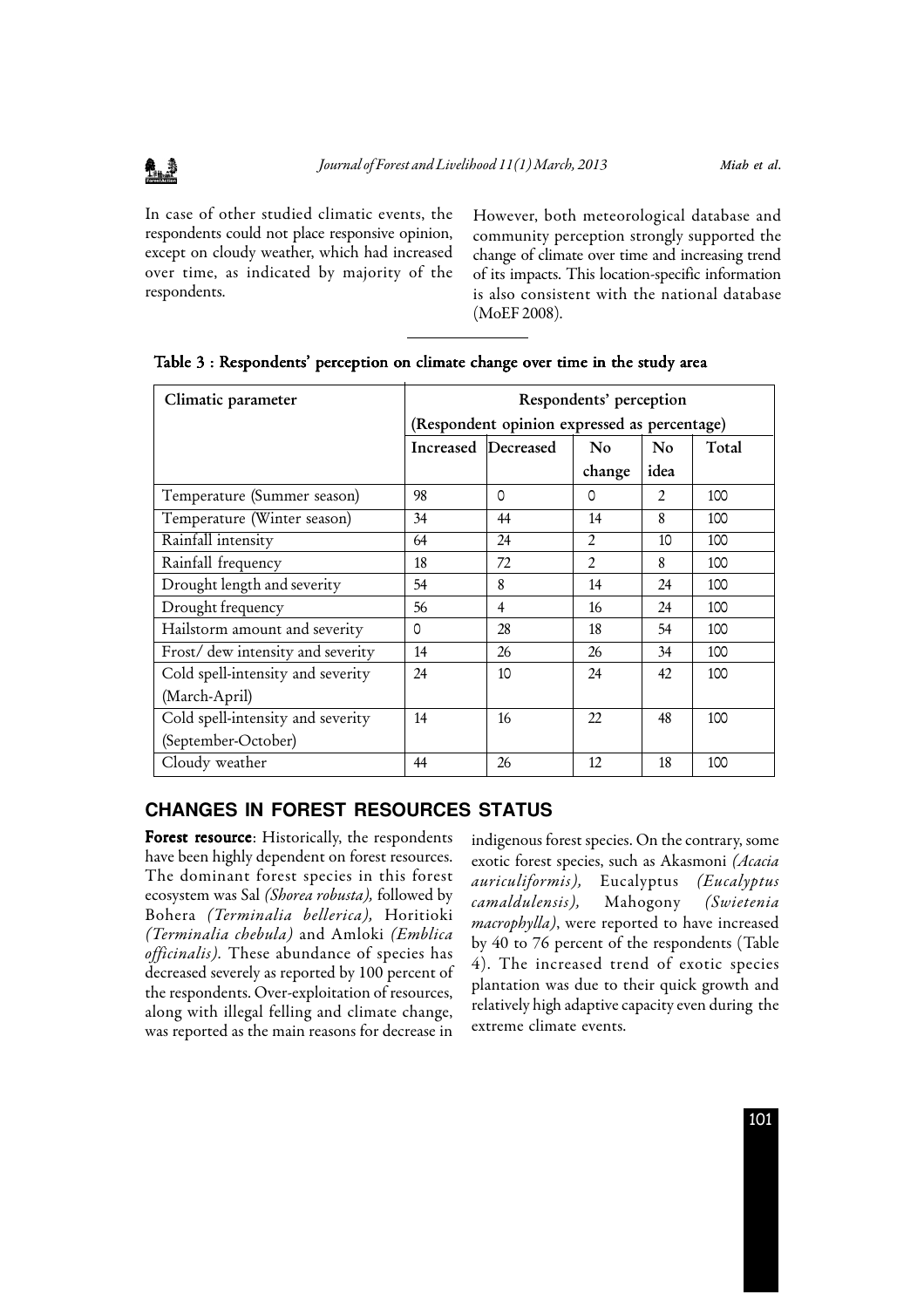| Type of change                 | Vegetation                            |           | Respondents' opinion |
|--------------------------------|---------------------------------------|-----------|----------------------|
| forest species                 |                                       | Frequency | Percent              |
|                                | Sal (Shorea robusta)                  | 50        | 100                  |
| Decrease in<br>indigenous spp. | Bohera (Terminalia bellerica)         | 50        | 100                  |
|                                | Horitoki (Terminalia chebula)         | 50        | 100                  |
|                                | Amloki (Emblica officinalis)          | 50        | 100                  |
|                                | Akashmoni (Acacia auriculiformis)     | 38        | 76                   |
|                                | Eucalyptus (Eucalyptus camaldulensis) | 25        | 50                   |
| Increase in                    | Mahogony (Swietenia macrophylla)      | 20        | 40                   |
| exogenous spp.                 | Other species                         | 10        | 20                   |

Table 4 : Changes in distribution of tree species in the study area

Changes in the availability of forest products over time: Different types of forest products were collected and used by the respondents as a part of their livelihood activities, but the availability of those products was decreasing over time. Irrespective of forest products, availability and collection was decreasing (Table 5). Among

the different products, the highest reduction was in non-timber forest products (60%), followed by fruit (58.33%), bamboo (56.25%), fodder (50%) and timber (42.50%). The decrease in those forest products has created a negative impact on the livelihoods of the forestdependent community.

| Forest product              | Availability of forest products as opined by<br>respondent (%) |              |               |  |  |
|-----------------------------|----------------------------------------------------------------|--------------|---------------|--|--|
|                             | 10 years back                                                  | Current year | Change $(\%)$ |  |  |
| Leaf and branch             | 100                                                            | 84           | $-16.00$      |  |  |
| Fuel wood                   | 100                                                            | 74           | $-26.00$      |  |  |
| Timber                      | 80                                                             | 46           | $-42.50$      |  |  |
| <b>NTFP</b>                 | 50                                                             | 20           | $-60.00$      |  |  |
| (Non-Timber Forest Product) |                                                                |              |               |  |  |
| Bamboo                      | 32                                                             | 14           | $-56.25$      |  |  |
| Fodder                      | 20                                                             | 10           | $-50.00$      |  |  |
| Fruit                       | 25                                                             | 10           | $-58.33$      |  |  |

Table 5 : Respondent's exception on the types of forest products available/collected

Alternative resources for adapting to the reduced availability of forest products: The preceding section showed that availability of forest products was decreasing over time. As a result, the respondents were exploring alternative resources to overcome their needs, especially for energy. The respondents were

already using a number of alternative resources to cope with the lessening availability of forest resources. Among the alternative resources, cow dung stick (70%) was found as the most prevalent, followed by rice husk and bamboo (52%), plant part/material of homestead plantation (40%) (Table 6).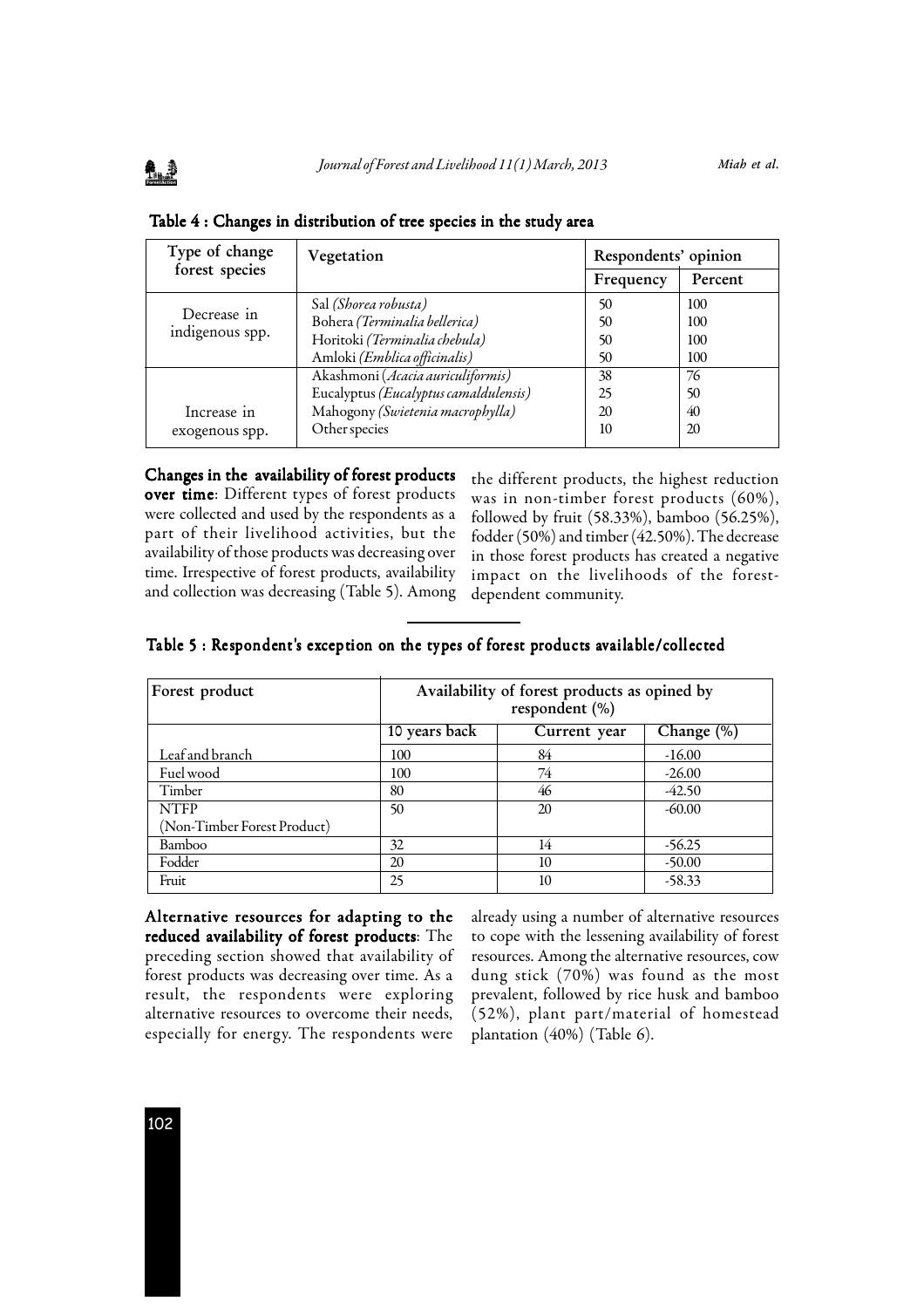| Alternative         | Respondents' opinion |         |
|---------------------|----------------------|---------|
| resource            | Frequency            | Percent |
| Cow dung stick      | 35                   | 70      |
| Rice husk and       | 26                   | 52      |
| bamboo              |                      |         |
| Plant part/material | 20                   | 40      |
| of homestead        |                      |         |
| plantation          |                      |         |
| Crop stubble        |                      | 14      |
| Kerosene            |                      | 8       |
| Stove/biogas        |                      |         |

Table 6 : Alternative resources against decreasing availability of forest products

Changes in cropping intensity over time: It was learned during FGDs that farming was not the dominant livelihood activity in the earlier periods, but it became an important one due to the decreasing availability of forest products. Cultivation of different crops increased remarkably and it varied from 10 to 40 percent, except for wheat (Table 7). Interms of increase in the growth rate, turmeric ranked the top (40%), followed by banana (30%), aroid (25%), pineapple (22%), ginger (18%), potato (14%) and rice (10%), while the growth of wheat was almost nil. Furthermore, the cultivation of cereal crops was very low because of upland ecosystem of the study area.

**Table 7 : Change of cropping intensity over time**

| Crop      | Change of cropping<br>intensity as viewed by the<br>respondents (%) |                  |    |  |  |
|-----------|---------------------------------------------------------------------|------------------|----|--|--|
|           | 10 years $ $                                                        | Current   Change |    |  |  |
|           | Back                                                                | vear             |    |  |  |
| Turmeric  | 23                                                                  | 63               | 40 |  |  |
| Banana    | 15                                                                  | 45               | 30 |  |  |
| Aroid     | 12                                                                  | 37               | 25 |  |  |
| Pineapple | 10                                                                  | 32               | 22 |  |  |
| Ginger    | 6                                                                   | 24               | 18 |  |  |
| Potato    |                                                                     | 14               | 14 |  |  |
| Rice      | 12                                                                  | 22               | 10 |  |  |
| Wheat     |                                                                     |                  | -6 |  |  |

Water availability: Water availability was reported as an important resource by 100 percent of the respondents in the study site (Table 8). Rainfall during July–September was the main source of water. Water was a very scarce resource, except during monsoon, and its unavailability peaked during winter months. Rover pump was the main source of water for domestic purpose, while shallow tubewell (44%) was used for irrigation, which was introduced very recently.

Table 8. Water availability and source for essential purposes

| Water source                    | Respondents' opinion |         |  |  |
|---------------------------------|----------------------|---------|--|--|
|                                 | Frequency            | Percent |  |  |
| Availability of water over time |                      |         |  |  |
| Increase                        |                      |         |  |  |
| Decrease                        | 50                   | 100     |  |  |
| Purpose: Domestic               |                      |         |  |  |
| Rover pump                      | 50                   | 100     |  |  |
| Purpose: Irrigation             |                      |         |  |  |
| Shallow tube well               | 22                   | 44      |  |  |
| Water from                      |                      |         |  |  |
| other machines                  | 6                    | 12      |  |  |
| Total                           | 5C                   |         |  |  |

**ADAPTATION PRACTICES**

The preceding sections stated that there were distinct changes in local climate, especially in temperature and rainfall, which might have a combined effect on the productivity of farm crop and forest. Against this backdrop, the government, as well as local community, has undertaken some adaptation measures. The measures taken for forest and agricultural production are discussed below:

Adaptation measures undertaken by the government agencies: The government of Bangladesh, through the Department of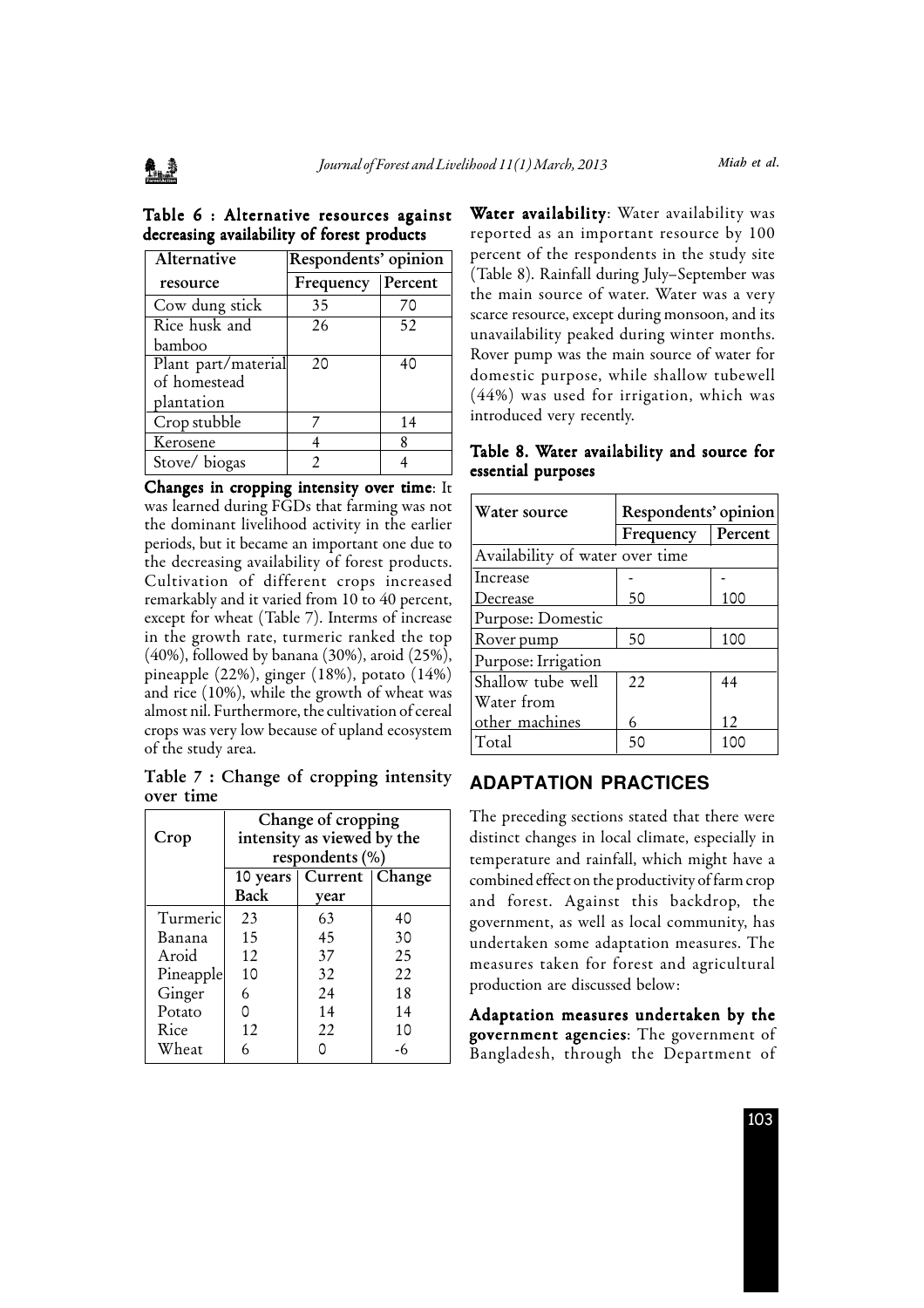Forestry and Agricultural Extension, has adopted a number of adaptation measures (Table 9) to protect and promote forest against the impacts of climate change and increasing pressure from other anthropogenic activities. Among them, plantation of exotic species with participatory approach (80%) has been found to be the most prevalent measure, followed by restriction on harvesting of forest products (54%). This restriction has been imposed by the government through the Department of Forestry. The other important measures are social forestry activities (42%) for management of forests, construction of water reservoirs inside the forest to supply water (32%) during the drought, restriction on free grazing (24%), and

乳盏

distribution of improved seeds of grasses or fodder trees (22%) to make them available outside the forestland and also to reduce pressure from livestock grazing. The other important measures were, introduction of new efficient fuel technology like improved cooking stove and biogas (20%) to reduce the dependency on forest products and control of pests and diseases (16%) by spraying insecticides and fungicides. Similar opinions were expressed during the FGDs. These findings indicated that both local community and government are concerned and pro-active to protect and promote natural forests from the impacts of climate change events and other natural and human activities.

Table 9. Adaptation measures undertaken by the government agencies in relation to forest management in the study area

| <b>Adaptation measures</b>                                     | Respondents'<br>opinion (%) |
|----------------------------------------------------------------|-----------------------------|
| Plantation with participatory approach                         | 80                          |
| Restriction on harvesting of forest products                   |                             |
| (imposed by the Department of Forestry)                        | 54                          |
| Promotion of social forestry activities                        | 42                          |
| Construction of small water reservoirs inside the forestland   | 32                          |
| Control on grazing (imposed by the Department of Forestry)     | 24                          |
| Distribution of improved seeds of grass or fodder trees        | 22                          |
| Introduction of new fuel use technology (i.e. improved cooking |                             |
| stove, biogas)                                                 | 20                          |
| Control of pests and diseases                                  | 16                          |

Adaptation measures undertaken by the community: A number of adaptation measures were being undertaken by the community for sustaining their production systems. Among them, changed in plantation time was mostly, followed by the use of new technologies (Table 10). On new technologies, majority of the

respondents (55.93%) adopted new varieties, micro-irrigation and plant protection measures. During the FGDs, the respondents also said that they had been practising those adaptation measures because of late onset of rain, scarcity of water for irrigation, and emergence of new pests and diseases.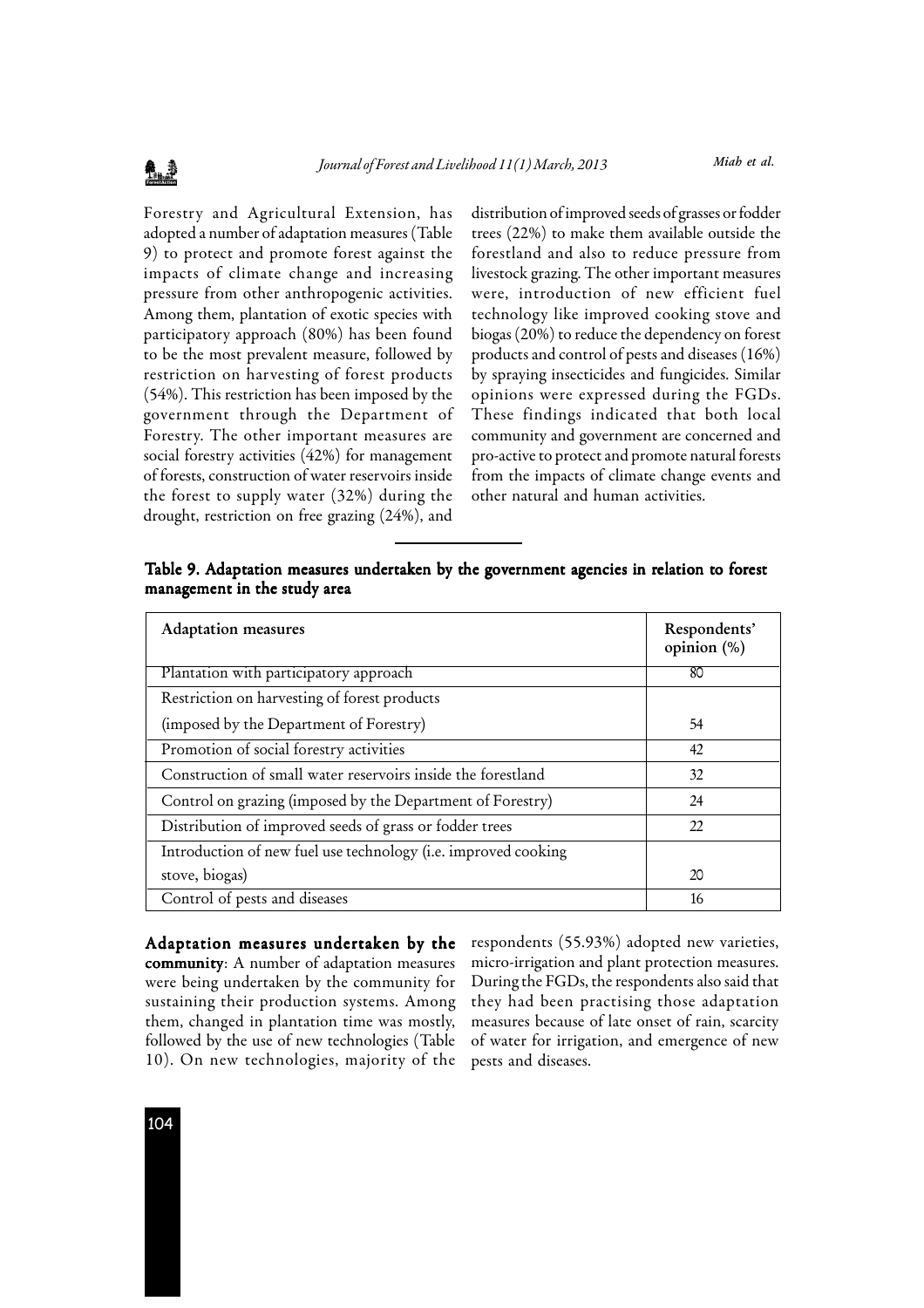| <b>Adaptation</b> measure   |                                                           | Respondents'<br>opinion (%) |
|-----------------------------|-----------------------------------------------------------|-----------------------------|
| Changing planting date/time |                                                           | 100.00                      |
|                             | Variety                                                   | 12.87                       |
|                             | Micro-irrigation                                          | 19.25                       |
|                             | Plant protection measure                                  | 11.95                       |
| Using new<br>technologies   | Variety, micro irrigation and plant<br>protection measure | 55.93                       |
|                             | Total                                                     | 100.00                      |

Table 10. Type of adaptation measures undertaken by the community in relation of agricultural/crop production in the study area

#### **PROBLEMS AND OPPORTUNITIES**

Problems: The local community used to struggle against a number of problems—both climatic and anthropogenic—in order to maintain their livelihoods. Some problems were severe and some were moderate. The biggest problem faced by the local community (Table 11) was the gradual decrease of groundwater level, resulting in scarcity of water for irrigation and drinking purposes. This was the topmost problem in the locality. The second problem was the illegal cutting of forest (86%) by some politically powerful people and the next was the decrease of grazing land (76%). The problem of decreasing grazing land had aggravated (Miah et al. 2010) as fallow land was gradually brought either under cultivation to feed the increasing population or construction of houses. The fourth was the restriction on harvesting forest products from the natural forestland (70%). The community members during the FGDs stated that, harvesting the forest products was an un-official right of the

communities and it used to be their main source of livelihood earlier. The fifth was the infestation of insects and pests in both agricultural crops and forest (66%). They also stated that the problem had been increasingly found during the last several years. Sixth, the occurrence of sudden extreme climatic events, such as storms, heavy rainfall, water logging, high temperature, cold spell and frost (62%). This problem is becoming more dominant with time, as agreed by the respondents . The decrease in productivity of land (60%) was also found as a crucial problem, as intensive land use is accompanied by indiscriminate use of insecticides, fungicides and excessive application of inorganic fertilizers. The other problems, namely, the lack of quality of planting materials/ seeds (52%), degradation (pollution) of soil/land (40%), long dryness and drought period (38%) and change in the timing of weather (28%) were respectively graded as the  $8<sup>th</sup>$ ,  $9<sup>th</sup>$ ,  $10<sup>th</sup>$  and  $11<sup>th</sup>$ ranking problems. (Table 11)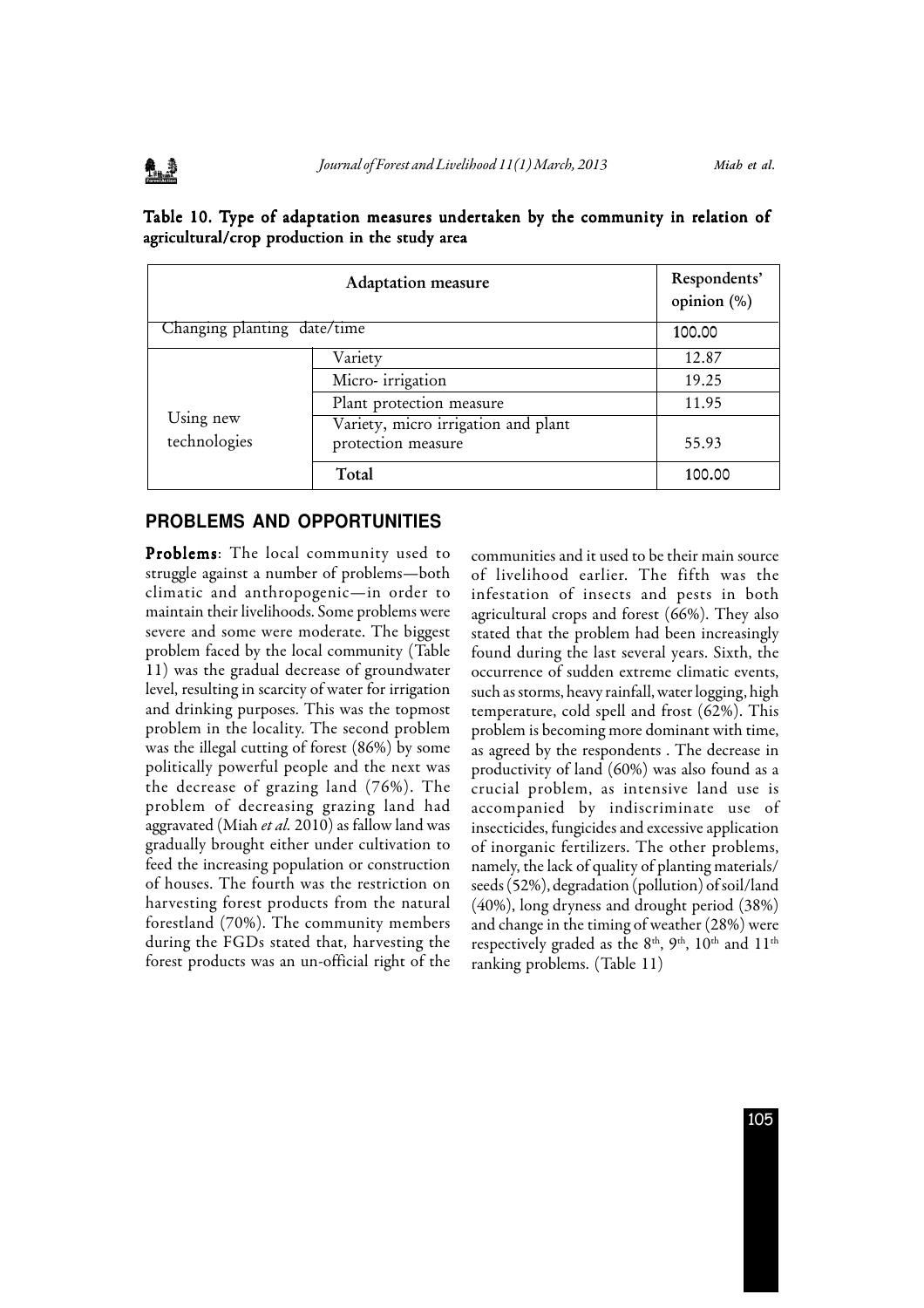| Major problem                                               | Respondents' opinion |                |
|-------------------------------------------------------------|----------------------|----------------|
|                                                             | Percent              | Rank           |
| Decrease of groundwater level                               | 90                   | 1              |
| Illegal cutting of trees                                    | 86                   | $\mathfrak{D}$ |
| Decrease of grazing land                                    | 76                   | 3              |
| Restriction by the Government in harvesting of              |                      |                |
| forest products                                             | 70                   | $\overline{4}$ |
| Infestation of disease and insect/pest in both forest       |                      |                |
| and agricultural crops                                      | 66                   | 5              |
| Sudden extreme climatic events like storms, heavy rainfall, |                      |                |
| water logging, high temperature, cold spell, frost, etc     | 62                   | 6              |
| Decrease of land productivity                               | 60                   | $\overline{7}$ |
| Lack of quality planting material/seeds                     | 52                   | 8              |
| Degradation of soil/land                                    | 40                   | 9              |
| Prolonged dryness and drought                               | 38                   | 10             |
| Change of timing of weather parameters                      | 28                   | 11             |

Table 11. Major problems faced by the community to maintain their livelihood

Opportunities: The respondents suggested on the availability of a number of opportunities to overcome the problems prevailing in the locality (Table 12). The topmost opportunity as stated by majority of the respondents was the construction of water reservoirs (88%) for ensuring water supply to combat the impacts of climate change and to make forest and agricultural land productive. The respondents also indicated the opportunity of enhancing the afforestation programme (80%) through community approach/partnership, followed by development of pest- and disease-resistant varieties (78%), increase in grassland area for grazing (64%) and ensuring availability of high quality planting materials (56%). Other opportunities stated were, reducing the use of chemical fertilizers and pesticides (50%), increasing homestead plantation (46%) with diverse species, providing access to the communities to forest land (44%) for resource collection, improving drainage system to reduce flooding/water logging conditions (30%) and providing loans or credit to overcome the crisis.

106

4.3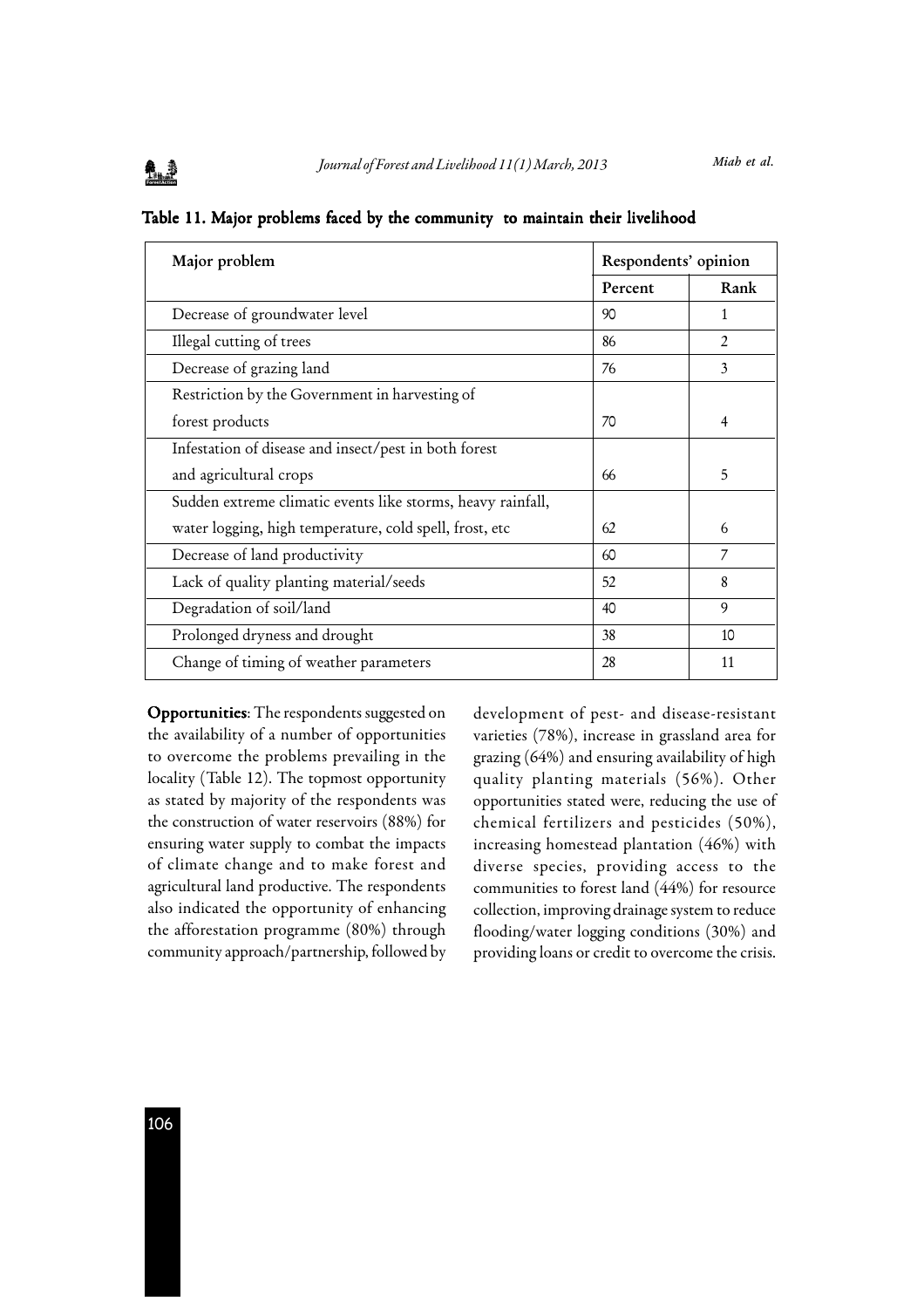|  | Table 12. Opportunities to solve the problems, as suggested by the community for their |  |  |  |  |  |
|--|----------------------------------------------------------------------------------------|--|--|--|--|--|
|  | better livelihood in the study area                                                    |  |  |  |  |  |

| Opportunities suggested by the respondents                  | Respondents' opinion |      |  |  |
|-------------------------------------------------------------|----------------------|------|--|--|
|                                                             | Percent              | Rank |  |  |
| Construction of water reservoirs (small pond, ditches, dam) |                      |      |  |  |
| to preserve water                                           | 88                   |      |  |  |
| Afforestation through community approach/partnership        | 80                   | 2    |  |  |
| Development of pest- and disease-resistant variety          | 78                   | 3    |  |  |
| Provision of grass land for grazing livestock               | 64                   | 4    |  |  |
| Availability of high quality planting material/seeds        | 56                   | 5    |  |  |
| Reduction of use of chemical fertilizer and pesticide       | 50                   | 6    |  |  |
| Increase homestead plantation with diverse species          | 46                   | 7    |  |  |
| Provide access of resource collection from forest area      | 44                   | 8    |  |  |
| Improvement of drainage system to reduce flooding/water     |                      |      |  |  |
| logging condition                                           | 30                   | 9    |  |  |
| Provide loan or credit to overcome the crisis               | 26                   | 10   |  |  |

#### **CONCLUSION**

This study showed that socio-economic status of local community in the periphery of Tangail District of Bangladesh was defined by a poor resource base and by heavy dependence on the forest ecosystem for livelihoods in the past. Currently, the dependency on forest and forest products, along with other resources such as vegetation and water, has reduced noticeably. Increasing trend of climate change, particularly in temperature and erratic rainfall and anthropogenic activities like deforestation, could be the reasons for decrease in natural resources. Among the anthropogenic activities, illegal harvesting and over-exploitation of forest and forest products are the main driving forces. Because of decline in the availability of forest products and restriction of access of communities to the forest area imposed by the Department of Forest, communities have been shifting their livelihood activities to farming, especially in homestead and surrounding cropland, and other off-farm activities. They have also started migrating to other places during

the non farming seasons. However, the overall quality of the lifestyle of the forest-dependent people is declining.

To conserve forest resources and maintain the environment, the government has restricted the access of people to forestland for harvesting forest products and promoted social forestry activities. The community people have fully accepted the social forestry programme and are co-operating in its execution. The community people have taken some adaptation measures, such as changing planting time and using new technologies. However, they strongly stated that the authorities concerned should take appropriate measures for adapting climate change, with specific priority on the construction of water reservoirs, afforestation through community approach/partnership, and development of pest- and disease-resistant varieties. These measures can have positive benefits for combating the impacts of climate change to a considerable extent and creating better livelihood opportunities.